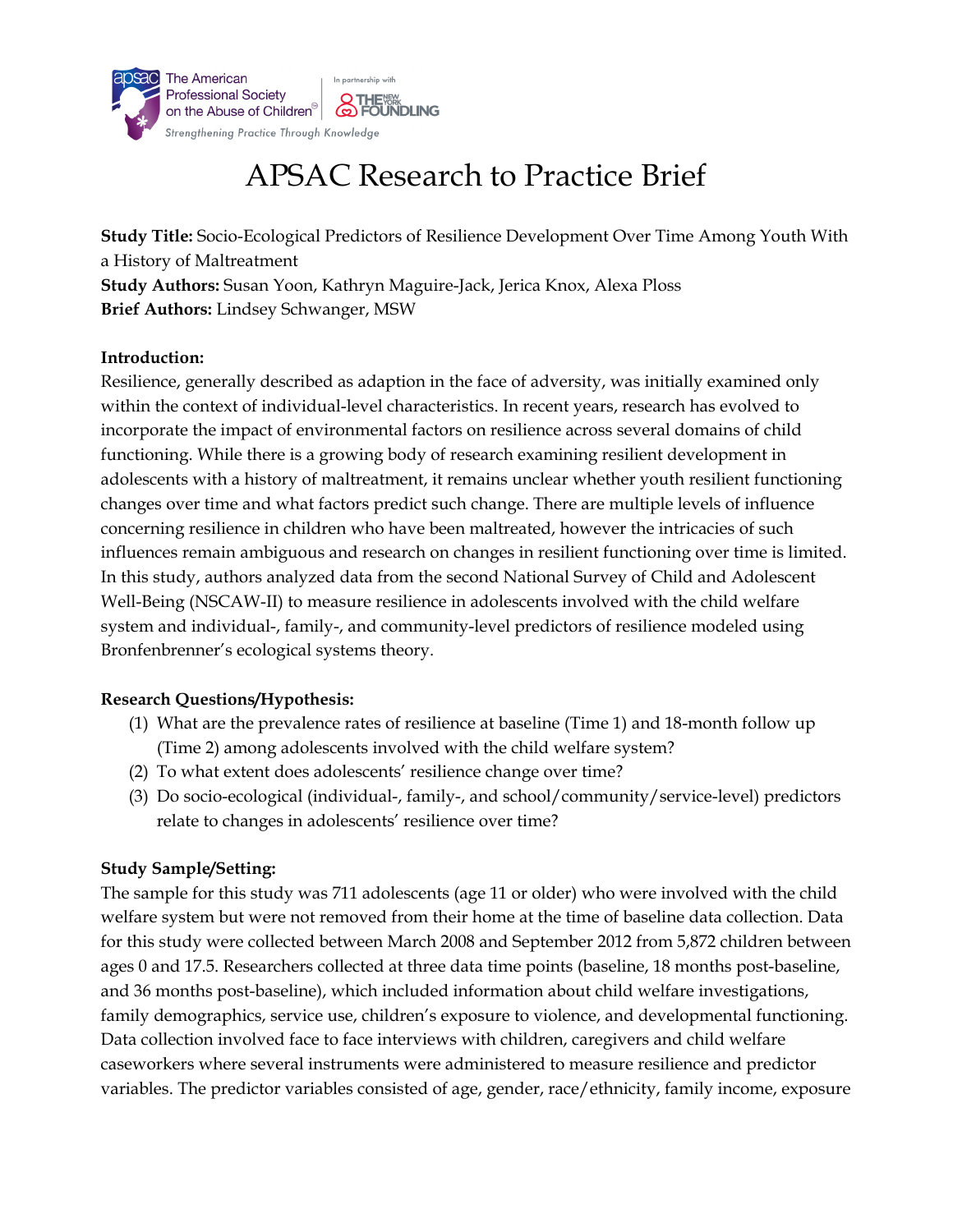to violence in the home, parent-child relationship quality, out-of-home placement, deviant peer affiliation, neighborhood safety, and receipt of behavioral health services.

Resilience was measured dichotomously (greater resilience and less resilience) as a construct consisting of four developmental domains: externalizing, internalizing, social and cognitive. The *externalizing domain* included behaviors such as aggression and delinquency. The *internalizing domain* included emotional problems such as depressive symptoms (negative mood, interpersonal problems, ineffectiveness, inability to feel pleasure, and negative self-esteem), anxiety, somatic symptoms, and social withdrawal. The *social domain* included caregiver perception of the child's prosocial skills (cooperation, assertion, responsibility, and self-control) and youth perception of loneliness, peer status, and satisfaction with peer relationships. Finally, the *cognitive domain* consisted of school achievement, disposition of learning and school, reading skills, and math skills.

#### **Findings:**

The study findings suggest that resilience among youth with a history of maltreatment is changeable over time, and there are important predictors at the individual, family, and community level that affect these changes.

Almost half of the sample began and remained classified as having "greater resilience", defined as showing some level of competence in all four resilience domains, suggesting many youth in the child welfare system are already resilient. About one-third of adolescents in the sample showed changes in resilience over the 18-month study period (Time 1 to Time 2), suggesting that children who are maltreated are not pre-determined for negative outcomes. Only about 17% of the sample went from having greater resilience to less resilience over the 18-month period.

Consistent with the ecological systems theory, factors across the social ecology were relevant in the development of resilience over time among youth with a history of maltreatment. At the individual level, younger adolescents (11-13) were more likely than older adolescents (14-17) to remain classified as having "greater resilience" or to change over time from having "less resilience" to having "greater resilience". At the family level, a higher quality parent-child relationship was a predictor of improving or maintaining greater resilience over time while physical abuse was identified as a factor which inhibits resilience development. At the community level, neighborhood safety and better community environment was a predictor of resilience at both time points, while affiliation with deviant peers was a predictor of lower resilience at both time points.

# **Recommendations:**

The results from this study indicate that resilience in adolescents with a history of child maltreatment is not fixed and can be impacted by several factors at all levels of the socio-ecological system. Those environmental factors identified as contributors to youth resilience, specifically improved parent-child relationships and positive peer relationships, should be targets of service provision for the child welfare system. At the community level, providing safe spaces for youth